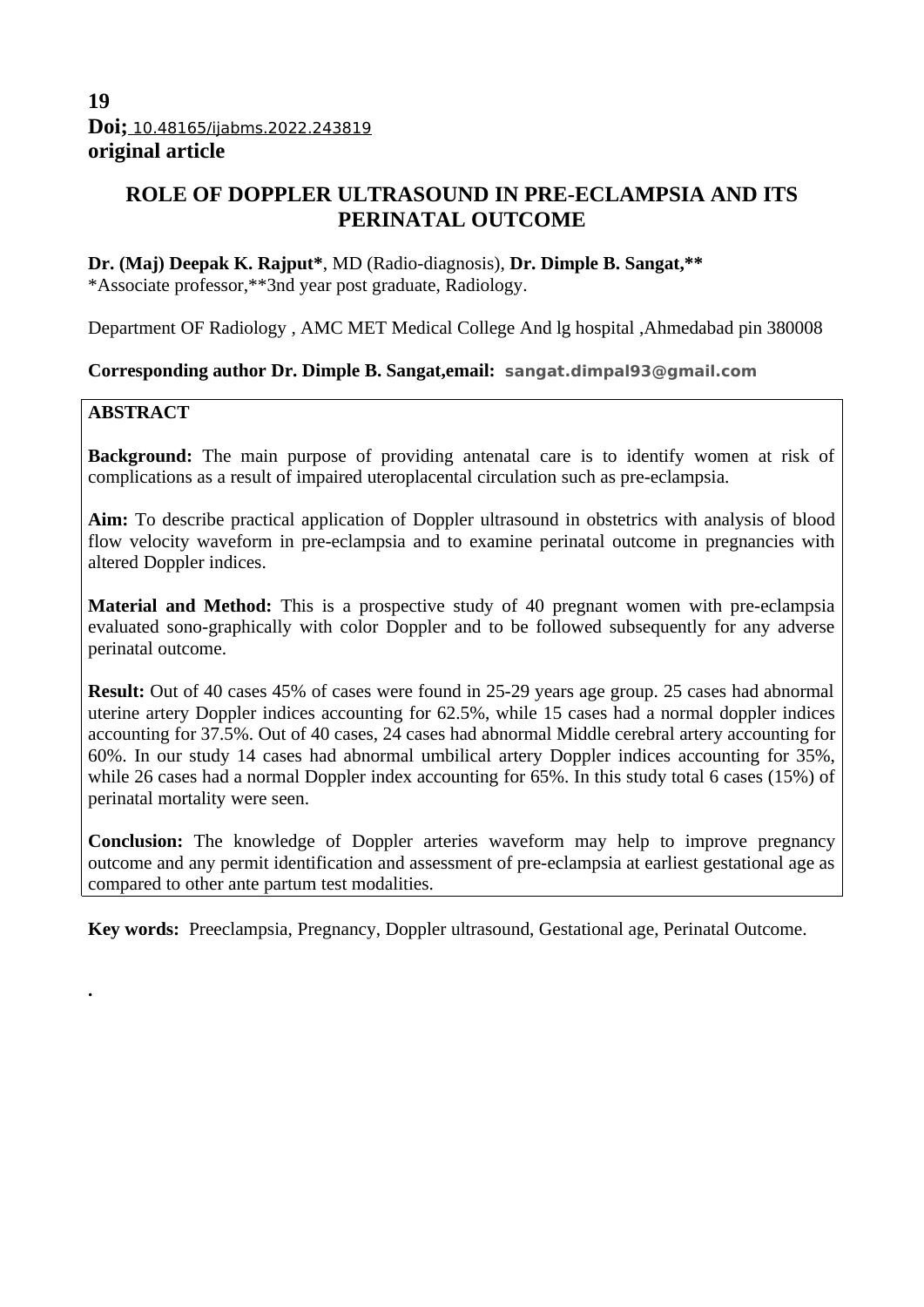### **Introduction**

Preeclampsia complicates about 3-7% of pregnancies in the Western world and remains a major cause of maternal and fatal morbidity and mortality.

(1, 2) The clinical progression of the disease is very broad and ranges from late onset (>34 weeks of gestation) mild proteinuria and hypertension to severe early onset (<34 weeks) multisystem failure in both mother and fetus.

(3, 4) The probable cause of pre-eclampsia is thought to be the abnormal utero-placental circulation resulting from the failure of second wave of trophoblastic invasion into spiral arterioles. That will result in increased resistance to flow within the uterine arteries and decreased placental perfusion. Recent studies have shown that increased resistance to uterine vessels will lead to an increased risk of progression towards preeclampsia and intrauterine growth restriction (IUGR)

(5, 6). This concept has led to the idea of using Doppler assessment of uterine artery flow velocity waveform as ascreening test for predicting preeclampsia. There is indirect evidence of abnormal placentation which constitutes persistence of high impedance to flow in the uterine arteries.

As further management of the patient dynamically depends on disease severity, a comprehensive initial work-up of all potentially involved organ systems is crucial. As the disease progresses, carefully clinical and ultrasound-based follow-up remain mandatory to assess disease progression and to diagnose complications in a follow-up period in both the mother and the fetus. Even if preeclampsia has resolved, Care and follow-up of these patients should not stop. First of all because, former pre-eclamptic patients remain at increased risk of cardiovascular disease in later life.

 (7). Secondly because a considerable proportion of these women will have subsequent pregnancies that are at risk of disease recurrence.

(8). Sometimes complications such as gestational diabetes and several other maternal conditions emerging during pregnancy, pre-eclampsia can be considered as an early warning sign and an ideal opportunity for timely prevention of later disease.

(9). Doppler ultrasound examination is a non-invasive method, which gives useful information about impaired blood flow to the fetus at risk among high-risk patients. According to multiple studies with different results on the role of uterine artery Doppler in predicting preeclampsia and pregnancy outcomes, this study was designed to evaluate the role of uterine artery Doppler ultrasonography in predicting preeclampsia and assessed neonatal and maternal complications in pregnant women with preeclampsia, because in case of early diagnosis of fetal and neonatal complications, preventive measures can be used to improve prenatal prognosis. (10).

# **Material and Methods**

Patient selection & clinical presentation: This is a prospective study of 40 pregnant women with pre-eclampsia are evaluated Sono-graphically with Color Doppler and to be followed subsequently for any adverse perinatal outcome. The study is to be conducted in Department of Radiodiagnosis, AMCMET Medical College and L.G Hospital, Mani Nagar, Ahmadabad, over a period of 12 months from May 2020 – May 2021.

# **Criteria for patient's selection:**

# **Inclusion Criteria**

Inclusion criteria include consent to participate in the study, history of previous preeclampsia,IUGR, and IUFD; family h/o preeclampsia or IUGR in mother or sister; nulliparity, mother's age (less than 35year-old), or mother's age less than 18 years, abortion history, infertility history ,chronic hypertension ,diabetes ,renal disease.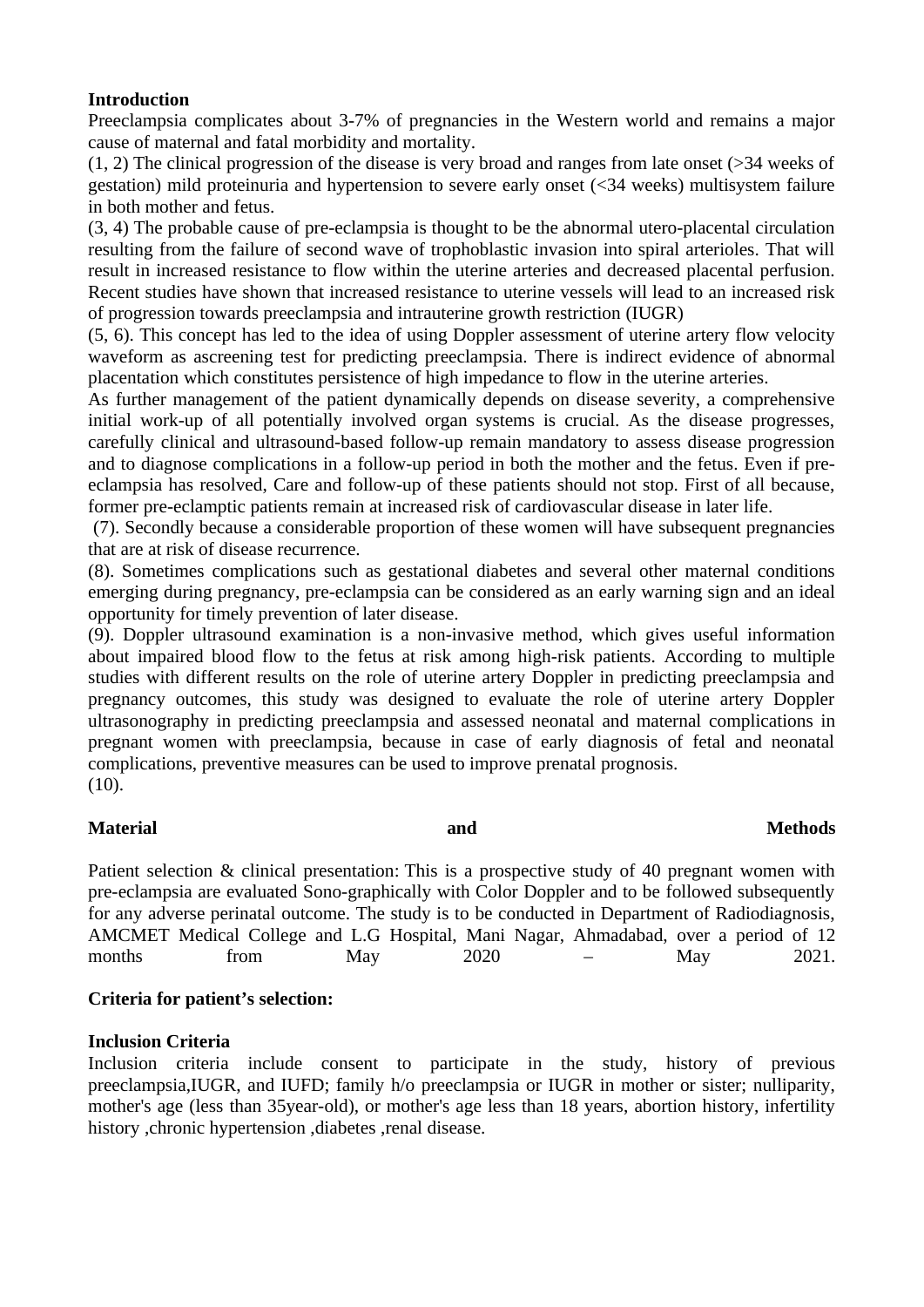**Exclusion Criteria:** Pregnancies with structural or chromosomal fetus mal formations, no feasibility to undergo the Doppler US test (obesity, oligohydramnios, etc.) were excluded from the study.

In the Pregnancies with pre-eclampsia group the age of subjects ranged from 20- 34 years with their gestational age at the time of examination varying from 25 wks. to 39 wks. respectively. All the subjects had their gestational age confirmed by 2-D, B mode ultrasonography by estimation of BPD (Bi-parietal diameter), FL (Femur length) and abdominal circumference (AC) of the fetus, and then they were studied by color Doppler. The findings at the time of first examination were taken in to consideration. Repetitive Doppler studies were performed whenever required. The subjects were followed till delivery and data at the time of delivery and final perinatal outcome was collected.

**Technical consideration:**

1. Color Doppler ultrasound unit – GE– Logic P5. 2. Low frequency sectoral ultrasound transducer with a range of 4CMHz.

3. Intonation angle was taken less than 60 deg. and pre-systolic and end-diastolic velocities were defined manually after observing at least three consecutive waves

# **Technique of scanning:**

Doppler measurements were taken with the mother in supine position. Gestational age of the patient was obtained using B mode 2-D 4C MHz convex probe and Doppler examination was done by pulsed Doppler method. The BPD (Bi parietal diameter), FL (Femur length), AC (Abdominal circumference) and MGA (Mean gestational age) and other relevant data were obtained initially. Then color Doppler was done.

# **Measurements**

On admission, all women underwent blood and urine work up according to current recommendations. Doppler examination was performed on hospital admission.

# **UMBILICAL ARTERY:**

Free floating loop of umbilical cord was examined to evaluate umbilical artery. Values at mid cord or placental insertion were taken as they were clinically reliable. The probe is positioned to obtain best quality signals from umbilical artery. When screen shows several waveforms of similar height and pattern, one image was frozen and values of peak velocities and end diastolic velocities was noted down.

# **UTERINE ARTERY:**

Uterine Artery Doppler was carried out by identifying the vessel in an oblique scan with the sample volume distal to the crossing with the external iliac artery. Main branch of uterine artery is located at cervical-corporeal junction. Uterine artery was examined at level of internal so with full bladder seen crossing perpendicular to external iliac artery. Doppler velocimetry measurement performed near this location. Plasticity indexes (PIs) of the left and right arteries were measured and the mean PI was calculated. Resistive index and S/D ratio were obtained and value was noted down.

# **MIDDLE CEREBRAL ARTERY:**

Middle Cerebral Artery Doppler was recorded in a transverse view of the foetal brain, with the Doppler gate placed on the vessel about 1 cm distal to the circle of Willis. In all these vessels, the pulsed Doppler gate was placed over the whole width of the vessel once it had been ensured that the angle was30°. Angle correction was then applied and the signal updated until 3 similar consecutive waveforms were obtained.

The Umbilical artery, Uterine Artery and Middle cerebral Artery Doppler investigation on admission and the last Umbilical Artery, Uterine Artery and Middle Cerebral Artery Doppler investigation within 1 week before delivery were considered for the analysis. Early PE was defined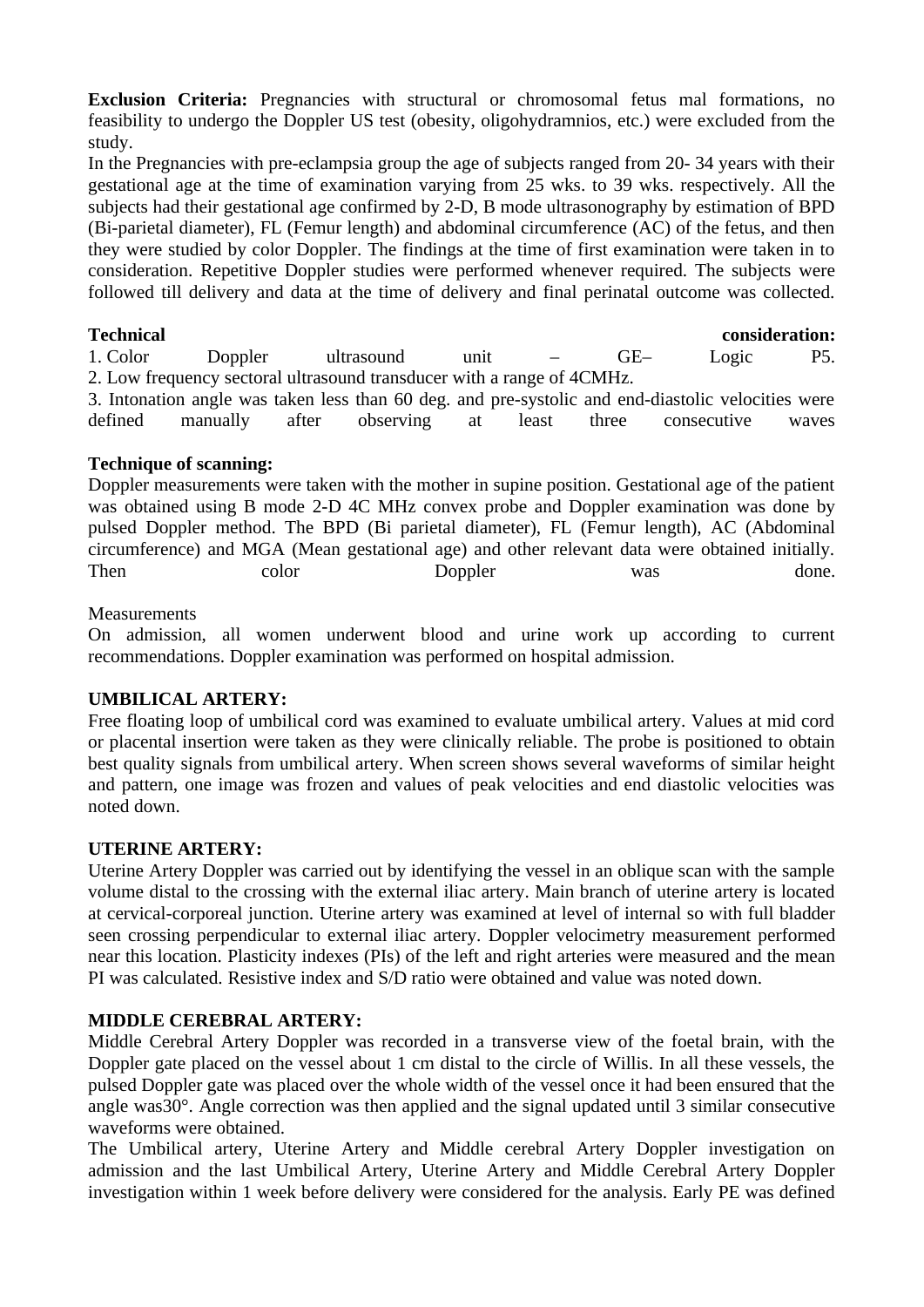as that diagnosed before 32.0 weeks. Severe PE was defined as a blood pressure of 160/110 mm Hg on 2 or more determinations, proteinuria of 6.5 g/24 h or the presence of maternal complications, including eclampsia and other neurological manifestations, HELLP syndrome (lactate dehydrogenase1600 IU/l, aspartate transaminase 162 IU/l, platelet count<100,000), acute renal failure defined as creatinine 1.2g/dl, subcapsular hepatic hematoma, pulmonary edema and the presence of disseminated intravascular disease. Small-for-gestational age (SGA) was defined as a birth weight 10th centime according to local customized curves. Adverse perinatal outcome was defined as the presence of at least one of the following: foetal or neonatal demise, acidosis at birth (UA pH 7.10 and base excess 112mEq/l), 5-min Agar score 7 and admission to the neonatal intensive unit for more than 10 days.

### **Management**

Magnesium sulphate prophylaxis was administered to all women with severe PE, as well as first and second-line antihypertensive therapy with labetalol and hydra-lazine, respectively, when blood pressure was persistently 160/110mmHg. Corticosteroid therapy for foetal lung maturity was administered to all pregnancies less than 34 weeks of gestational age. During admission, maternal blood pressure was recorded several times per day and laboratory testing at least twice a week. Foetal assessment was performed by daily foetal heart rate monitoring and Doppler atleast every 3 days. Indications for delivery where severe PE beyond 32 weeks once pulmonary maturation was completed, uncontrollable blood pressure, maternal complications (defined above), abruption placental or declarative foetal heart rate (15 decelerations of more than 30beats/min from basal line in 30 min). Women without severity criteria [7] were discharged and outpatient management with weekly foetal and maternal assessment was performed. In cases with mild PE, delivery was induced after 37 weeks.

**Observations:**

| Age        | Total |
|------------|-------|
| group(yrs) | cases |
| 20-24      | 6     |
|            | 15%   |
| 25-29      | 18    |
|            | 45.0% |
| 30-34      | 16    |
|            | 40%   |
| Total      |       |

#### **Table1: Distribution of cases of pre-eclampsia according to age**

The cases under pre-eclampsia were distributed under the age group of 20-24, 25-29, and 30-34 years under pre-eclampsia. Majority of the cases came under the age group of 25-29 accounting for about 45.0%. Mean age of subjects being 25.7 yrs. 40% cases were found in 30-34 age groups.

#### **Table 2: Distribution of Pre-eclampsia cases according to parity**

| <b>Parity</b> | <b>Cases</b> |
|---------------|--------------|
| 0             | 16           |
|               | (40%)        |
| 1             | 18           |
|               | (45%)        |
| 2             | 5            |
|               | (12.5%       |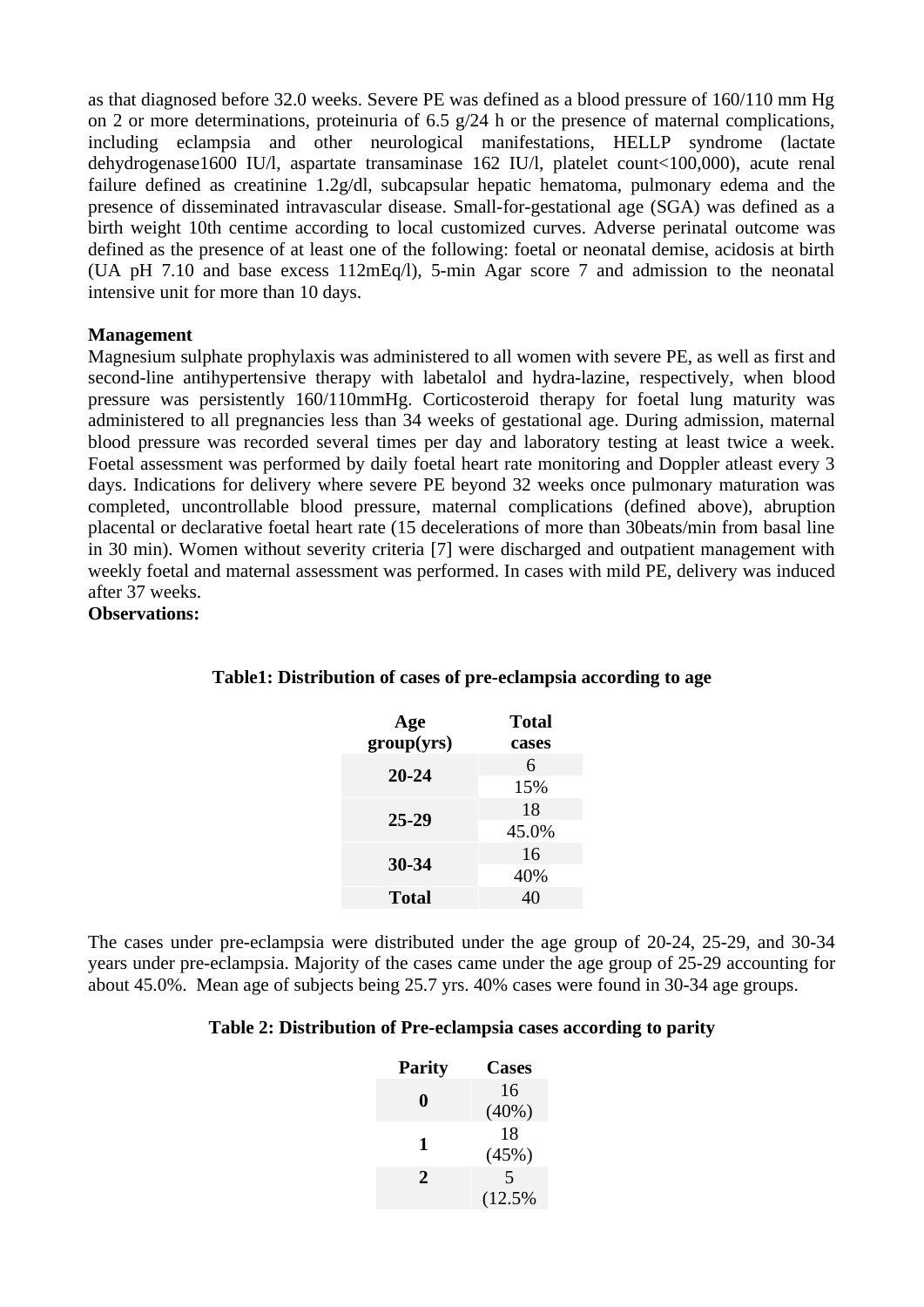| 3 or  | 1         |
|-------|-----------|
| more  | (2.5%)    |
| Total | 40        |
|       | $(100\%)$ |

In our study pre-eclampsia group, 16 (40%) patients were nullipara, 18 (45%) were primipara. Both together comprising 85% cases of Pre-eclampsia group. Rest of 15% cases were multipara.

#### **Table 3: Distribution of cases under normal and abnormal uterine artery indices**

| Total      |
|------------|
| 15         |
| (37.5%)    |
| 11         |
| (27.5%)    |
| 14         |
| (35%)      |
| 40         |
| $(100.0\%$ |
|            |
|            |

Under pre-eclampsia cases, out of 40 cases, 25 cases had abnormal uterine artery Doppler indices accounting for 62.5%, while 15 cases had a normal Doppler index accounting for 37.5%. Here we found that out of 25 cases of Pre-eclampsia showing raised Doppler indices and diastolic notch, 14 cases showed bilateral abnormality (B), either raised indices, diastolic notch or both leading to 35% cases of total. Whereas, 11 cases that is 27.5% cases showed unilateral Doppler abnormality

#### **Table 4: Distribution of cases under normal and abnormal Middle cerebral artery Indices**

| Waveform-MCA                | Total  |  |
|-----------------------------|--------|--|
| N-Normal                    | 16     |  |
|                             | 40%    |  |
| <b>I-Increase Diastolic</b> | 24     |  |
| Flow                        | 60%    |  |
|                             | 40     |  |
| <b>Total</b>                | 100.00 |  |
|                             |        |  |

In our study of Pre-eclampsia cases, out of 40 cases, 24 cases had abnormal Middle cerebral artery Doppler indices accounting for 60% cases showing increased diastolic flow with brain sparing effect While 16 cases had normal Middle cerebral artery Doppler indices accounting for 40% of cases.

#### **Table 5: Distribution of cases under normal and abnormal Umbilical artery indices**

| Waveform – UA | Total |
|---------------|-------|
|               | -26   |
| Normal        | 65%   |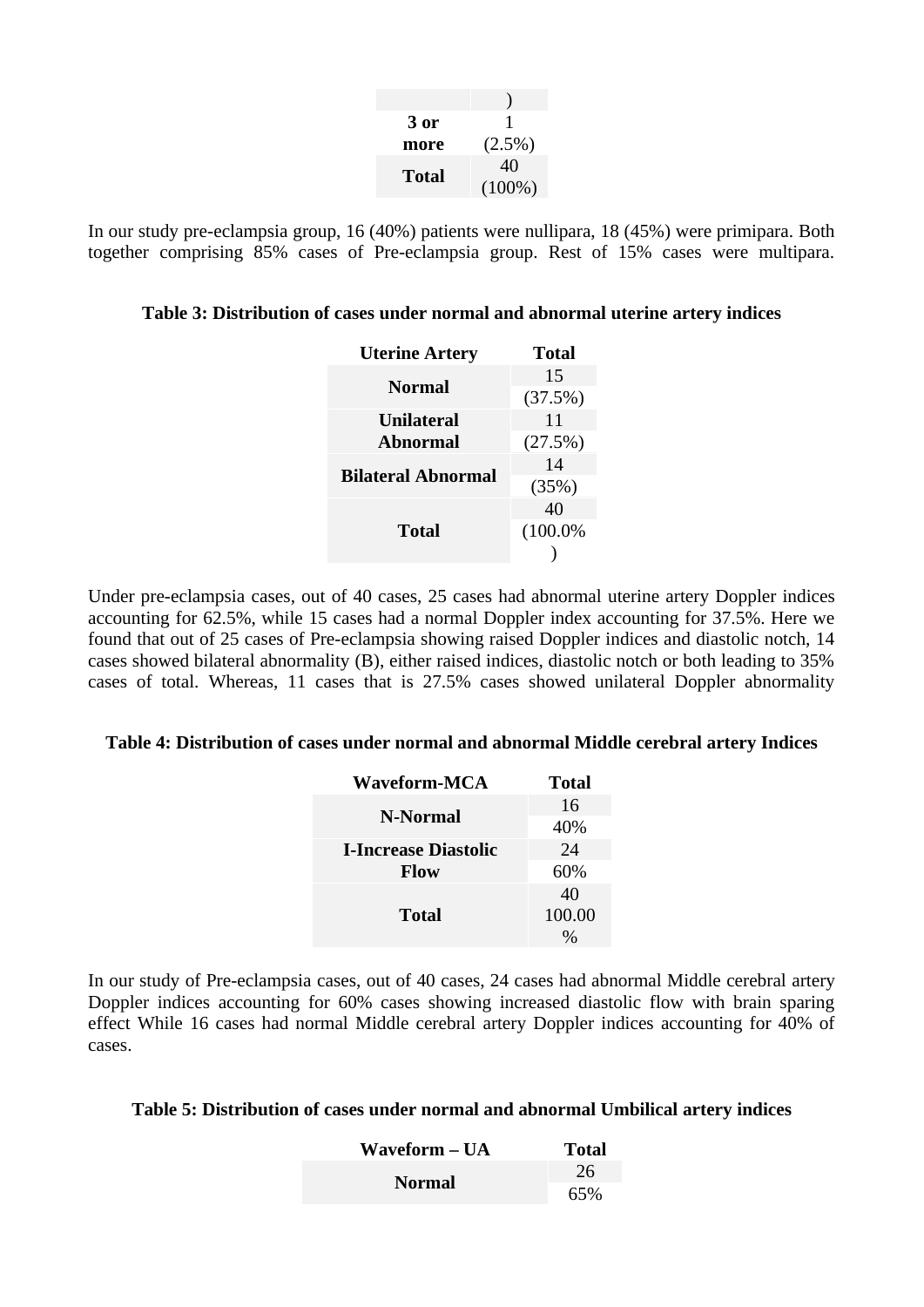|                                     | 11            |
|-------------------------------------|---------------|
| <b>Decreased diastolic flow (D)</b> | 27.5%         |
|                                     | $\mathcal{L}$ |
| <b>Absent diastolic flow (A)</b>    | 5%            |
| <b>Reversal of diastolic flow</b>   | 1             |
| (R)                                 | 2.5%          |
| <b>Total</b>                        | 40            |
|                                     | 100.0         |
|                                     |               |

Under Pre-eclampsia cases, out of 40 cases in our study 14 cases had abnormal umbilical artery Doppler indices accounting for 35%, while 26 cases had a normal Doppler index accounting for 65%. Here we found that out of 14 cases of pre-eclampsia showing raised Doppler indices, 11 cases showed just decreased diastolic flow accounting for 27.5% of cases. While two of the case showed absent diastolic flow (A) amounting to 5% of cases. One case showed Reversal of diastolic flow (R) that is 2.5% of our cases.

### **Table 8: Perinatal mortality in relation to abnormal uterine artery indices**

|                             | <b>Outcome</b> |                  |               |  |
|-----------------------------|----------------|------------------|---------------|--|
| <b>Uterine Artery</b>       | LB             | IUD+EN<br>$\Box$ | Total         |  |
| N-Normal                    | 15             | O                | 15            |  |
|                             | 37.5<br>$\%$   |                  | 37.5%         |  |
|                             | 9              | 5                | 14            |  |
| <b>B-Bilateral Abnormal</b> | 22.5<br>$\%$   | 12.5%            | 35%           |  |
| <b>U-Unilateral</b>         | 10             | 1                | 11            |  |
| abnormal                    | 25%            | 2.5%             | 27.5%         |  |
| Total                       | 34             | 6                | 40            |  |
|                             | 85%            | 15%              | 100.0<br>$\%$ |  |

In our study, out of 14 cases with bilateral uterine artery abnormality (B) there was 9 cases shows low birth weight accounting for 22.5% and 5 cases shows Intrauterine death (IUD) accounting for 12.5%. While out of 11 cases of unilateral uterine artery abnormality (U) there was 10 cases shows low birth weight accounting for 25% and 1 case shows Intrauterine death (IUD) accounting for 2.5%. While in normal uterine artery (N), out of 15 cases there is no perinatal mortality.

#### **Discussion:**

Pre-eclampsia is prone to develop in pregnancy induced hypertension and other serious fetal outcomes which require proper monitoring. Pre-eclampsia is strongly related to development and function of uteroplacental and fetoplacental circulations. Uteroplacental and fetoplacental insufficiency are the primary cause of pre-eclampsia and events related to pre-eclampsia can be identified using uterine artery and umbilical artery Doppler velocimetry. In this study, uterine artery, umbilical artery, middle cerebral artery and ductus venosus are studied with details assessment of fetus, so that timing of delivery can be decided, so that the purpose of perinatal outcome can be achieved. In Pre-eclampsia resistance to spiral arteries occurs due to inadequate invasion. This leads to increased impedance of blood flow in uterine arteries. Fleischer A,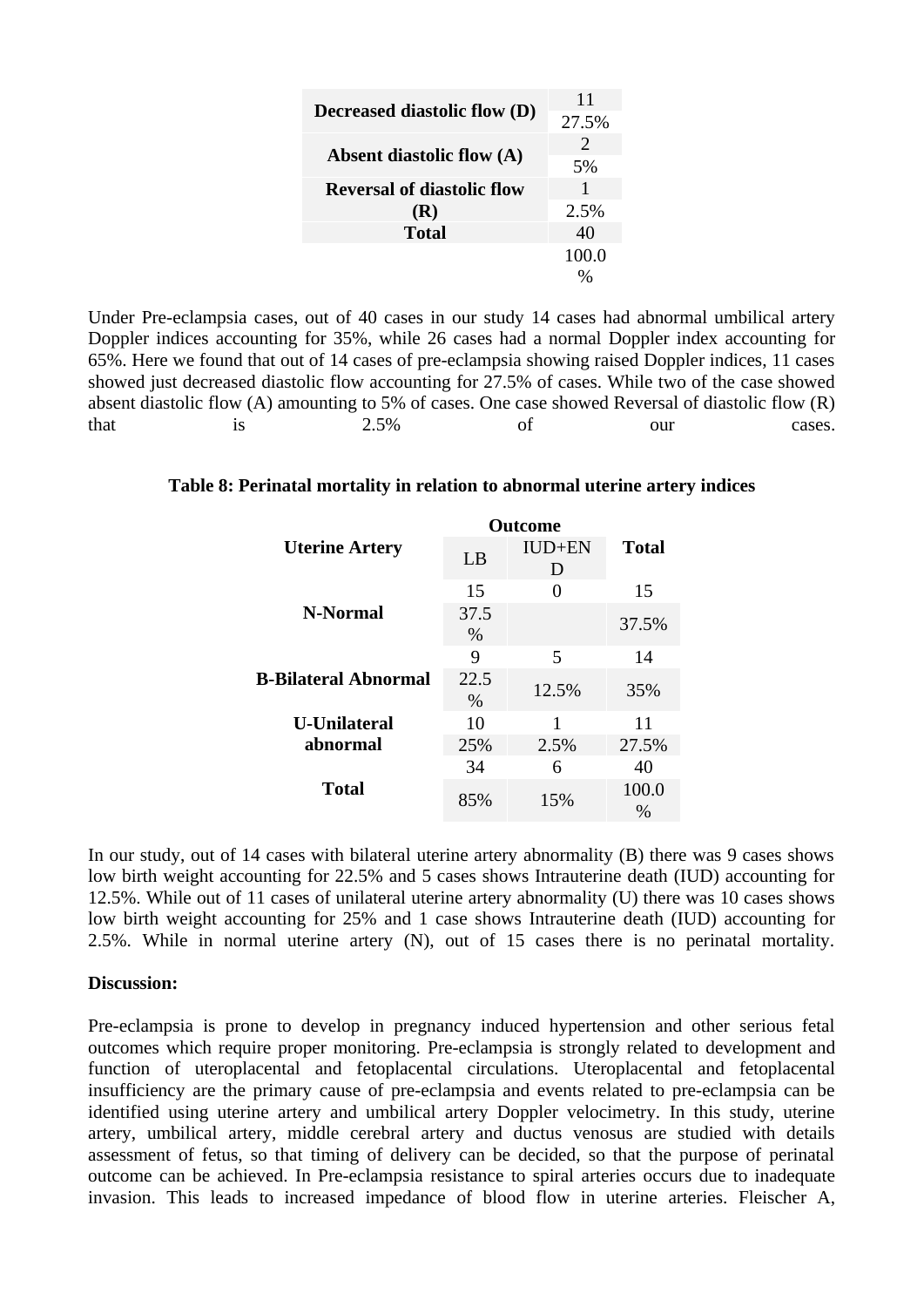Schulman H, Farmakides G et al 1986 [11]. In our study findings are similar as mentioned above. In this study of uterine artery Doppler velocimetry among 40 case group, 15 (37.5%) subjects had normal flow pattern in uterine artery and 25 (62.5%) had abnormal flow pattern with raised indices and diastolic notches. Out of 25 cases of PIH showing raised Doppler indices and diastolic notch, 14 cases showed bilateral abnormality (B), either raised indices, diastolic notch or both leading to (35%) cases of total. Our findings were similar with Mohd Khalid et al (2011) [12] to determine the role of Color Doppler Sonography in evaluation of foetal outcome in 58 antenatal females (22 normotensive, 36 hypertensive) in their third trimester of pregnancy. Arterial study included – bilateral uterine arteries, umbilical artery, and foetal middle cerebral and foetal aorta. In this study, 25(62.5%) out of 40 hypertensive patients showed abnormal uterine artery flow. U/L Uterine artery involved in 11 cases (27.5%). B/L uterine artery was involved in 14 (35%) cases. Axt-Fliedner Ret al [13] in a Prospective study to assess the role of uterine artery color Doppler waveform analysis in the prediction of adverse pregnancy outcome such as preeclampsia, intrauterine growth retardation, placental abruption or a combination of outcome parameters in risk pregnancies (n=52). According Jackson MR et al [14], patients with uterine artery notches and high resistance flow had significantly higher rates of fetal growth retardation and caesarean delivery because of fetal distress and had significantly bad pregnancy outcome. In our study of umbilical artery among 40 case group, 14 (35%), cases had abnormal umbilical artery Doppler indices while 26 (65%) cases had a normal Doppler index. In our study of middle cerebral artery Doppler velocimetry among 40patients' group, 24 (60%) had abnormal Middle cerebral artery. Doppler showing increased diastolic flow with brain sparing effect while 16 (40%) cases had normal Middle cerebral artery Doppler indices. Similar findings were seen in study by B.N. Lakhkar et al in [15] prospectively examined 58 single ton pregnancies beyond 30 weeks of gestation complicated by intrauterine growth restriction and severe pre-eclampsia with Doppler. In this 18(45%) were primipara and 16(40%) were multipara. 22 (55%) had caesarean and 18(45%) had vaginal delivery. Twenty-six patients of the 40 included in the study population had at least one major or minor adverse outcome. Chan et al [16] studied 71 high-risk fetuses with weekly UA and MCA Doppler US examinations until delivery. In 15% (6 of 40 patients) of fetuses, there was perinatal mortality or major morbidity, including major intracranial hemorrhage, periventricular leukomalacia, necrotizing enterocolitis, and major neurologic handicap (follow-up data in 24 cases and up to only 2 years of age). By using the last Doppler US result for analysis, the UA/MCA resistance index ratio, compared with the UA systolic-to-diastolic ratio, was more sensitive but less specific. UA Doppler US was a better predictor for each of the individual adverse outcomes when separate analyses were performed. C.J. Bhatt, J Arora in 2003[17] studied total of 100 cases of PIH between 28 - 36 wks. of gestation over a period of 2 years. for studying uterine, umbilical & fetal middle cerebral arteries. S/ D ratio of greater than 3 & 2.6 in umbilical & uterine arteries respectively were considered abnormal Out of 40, 11 % cases out of these have both uterine and umbilical arteries as abnormal in patients with absent end diastolic velocity (AEDV) & reversed end diastolic velocity (REDV) perinatal mortality was 75% &25% had pre-eclampsia. The fetuses with compromised circulation showed increased diastolic flow in fetal MCA suggestive of brain sparing effect.

### **Conclusion:**

General Doppler Ultrasound result, as well as N from uterine vessel, RI from umbilical artery, and PI from umbilical and middle cerebral arteries in their individual form, may be considered as tools to determine hemodynamic repercussion caused by Preeclampsia. Pre-eclampsia remains a major cause of maternal and foetal morbidity and mortality. By assessing risk factors for the developmentof preeclampsia, closer monitoring in the high-risk population is possible. Once diagnosed, the difference between mild and severe preeclampsia has to be made, always considering the two patients, mother as well as fetus. As there is still no accurate therapy besides delivery of the placenta, the follow-up and necessity for delivery depend both on the maternal condition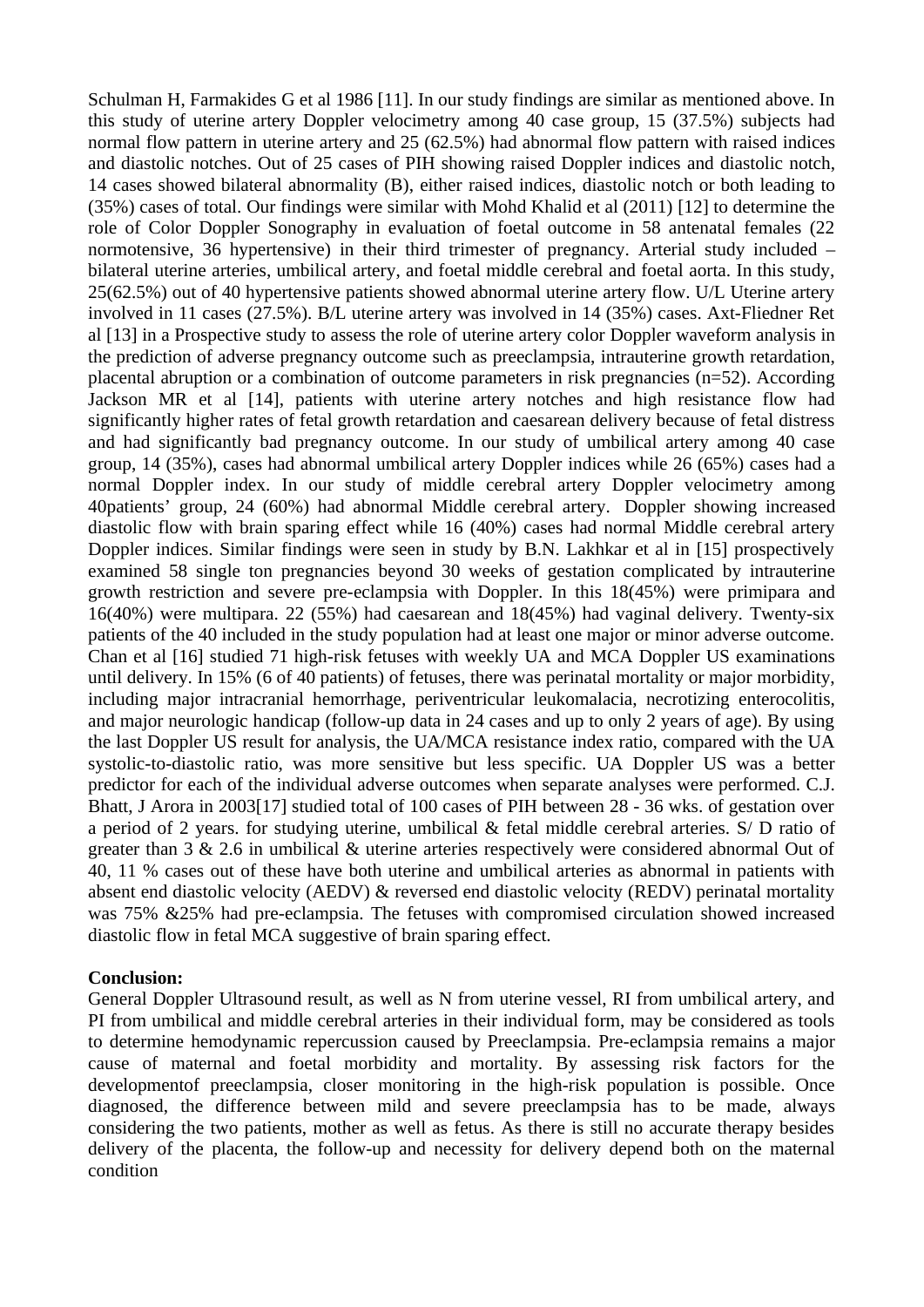(Clinical and biochemical) as on foetal well-being, assessed by non-stress test and ultrasound (foetal growth, amniotic fluid and Doppler evaluation). The combination of those results willlead to the decision if an immediate delivery is necessary, or if expectant management with close monitoring of maternal and foetal condition is possible. Further follow-up of the patient remains mandatory, in subsequent pregnancies (higher risk of recurrence of preeclampsia) as later in life, due to the higher risk of developing cardio- and cerebrovascular disease.

### **References:**

1. WHO international collaborative study of hypertensive disorders in pregnancy. Geographic variation in the incidence of hypertension in pregnancy. Am J ObstetGynecol1988; 158:80-83.

2. Wallis A, Suflas AF, Hsia J, At rash HK. Secular trends in the rates of preeclampsia, eclampsia and gestational hypertension, United States, 1987-2004. Is J Hypertension 2008; 21:521-526?

3. Sibai B, Dekker G, Kupferminc M. Pre-eclampsia. Lancet 2005; 365:785-799.

4. Baum well S: Pre-eclampsia: clinical manifestations and molecular mechanisms. Nephron Clinical practice 2007, 106:c72–c81.

5. Romero-Arauz JF R-LJ, Rivera-Velasquez P, Alvarez-Jimenez G, Molina-Perez CJ: Velocimetry Doppler de la arterial umbilical y result ado perinatal adverse preeclampsia severe. Genecology y Obstetrician de Mexico 2008, 76:440–449.

6. Yu J, Shixia CZ, Wu Y, Duan T: Inhibin A, activin A, placental growth factor and uterine artery Doppler plasticity index in the prediction of pre-eclampsia. Ultrasound Obstetric Gynecology 2011, 37:528–533.

7. Bellamy L, Casas JP, Hingorani AD, Williams DJ. Pre-eclampsia and risk of cardiovascular disease and cancer in later life: systematic review and meta-analysis. BMJ 2007; 335:974.

8. Lykke JA, Padas MJ, Langhoff-Roos J. Recurring complications in second pregnancy. Obstetric Gynecology 2009; 6: 1217-1224.

9. Magee LA. Pre-eclampsia and increased cardiovascular risk. BMJ 2007; 335:945-6.

10. Newnham JP, Patterson LL, James IR, Diepeveen DA, Reid SE: An evaluation of the efficacy of Doppler flow velocity waveform analysis as a screening test in pregnancy. Am J Obstetric Gynecology 1990, 162:403–410?

11. Fleischer A, Schulman H, Farmakides G, et al. Uterine artery doppler primary in pregnant women with hypertension. Is J Obstetric Gynecology 1986; 154: 806-813? [\[Pub Med\]](https://www.ncbi.nlm.nih.gov/pubmed/?term=8.+Fleischer+A%2C+Schulman+H%2C+Farmakides+G%2C+et+al.+Uterine+artery+doppler+primary+in+pregnant+women+with+hypertension.+Am+J+ObstetGynecol+1986%3B+154+%3A+806-813.+%5BPubMed%5D)

12. Mohd Khalid1, Shagufta Wahab1, Vijay Kumar1, Saifullah Khalid1, Soafia Haroon2, Noor A. Sabzposh2 Doppler Indices in Prediction of Fetal Outcome in Hypertensive Pregnant Women NJOG 2011 May-June; 6 (1): 28-34.

13. Axt-Fliedner R, Schwarz A, Niles I, Altgassen C, Friedrich M, Schmidt W, Diedrich K The value of uterine artery Doppler ultrasound in the prediction of severe complications in a risk population.

14. Jackson M.R., Walsh A.J., Marrow, R.J., and Mullen J.B. et al.: Reduced placental villous free elaboration in small for gestational age pregnancies, relationship with umbilical artery Doppler waveform. Am J. Obstetric Gynecology, 1995; 8, 172, (2 pt I) 518-25.